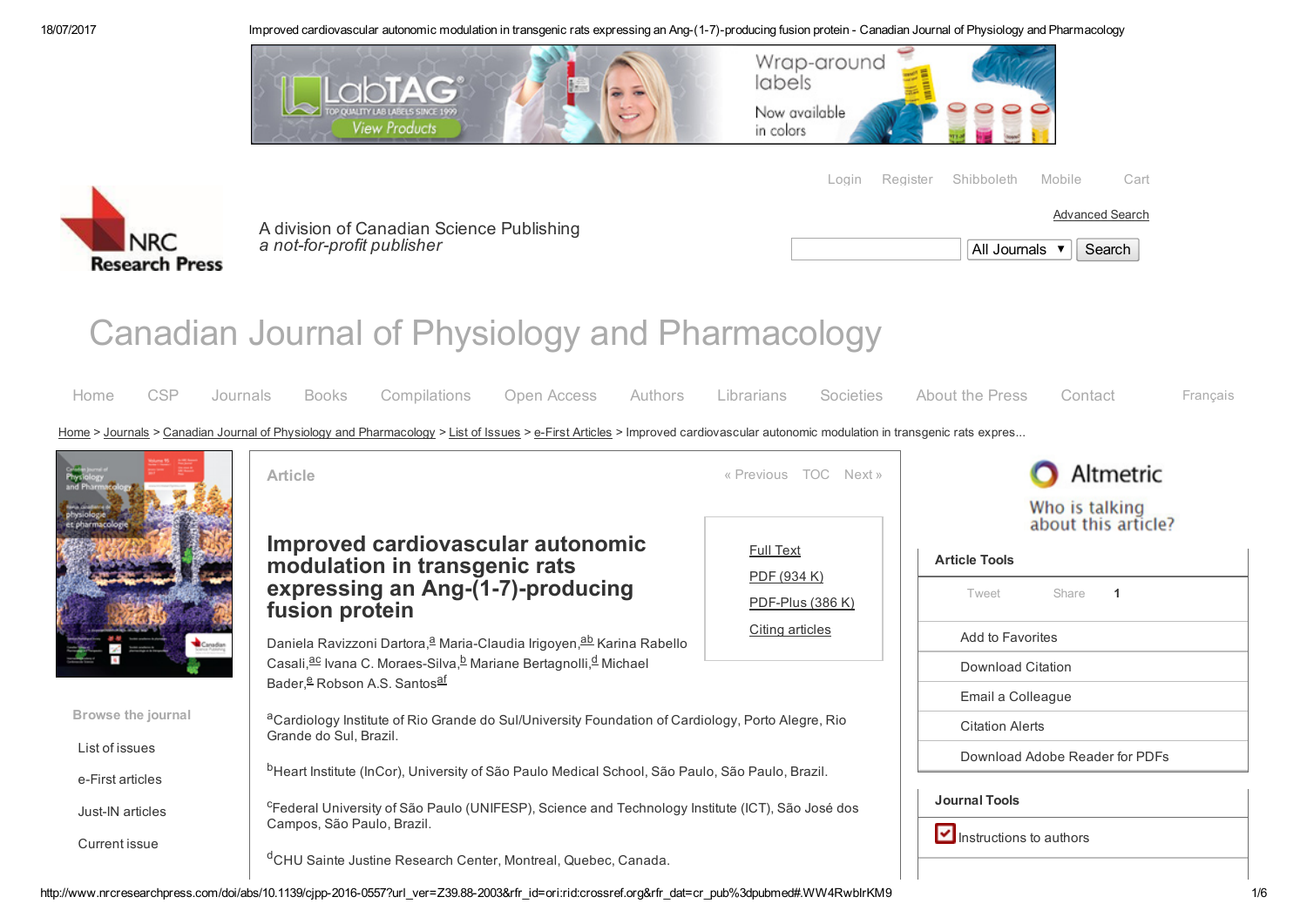Most read [articles](http://www.nrcresearchpress.com/action/clickThrough?id=1442&url=%2Faction%2FshowMostReadArticles%3FjournalCode%3Dcjpp&loc=%2Fdoi%2Fabs%2F10.1139%2Fcjpp-2016-0557%3Furl_ver%3DZ39.88-2003%26rfr_id%3Dori%253Arid%253Acrossref.org%26rfr_dat%3Dcr_pub%253Dpubmed&pubId=40487532&placeholderId=1012&productId=1053)

[Special](http://www.nrcresearchpress.com/action/clickThrough?id=1442&url=%2Faction%2FshowSpecialIssues%3FjournalCode%3Dcjpp&loc=%2Fdoi%2Fabs%2F10.1139%2Fcjpp-2016-0557%3Furl_ver%3DZ39.88-2003%26rfr_id%3Dori%253Arid%253Acrossref.org%26rfr_dat%3Dcr_pub%253Dpubmed&pubId=40487532&placeholderId=1012&productId=1053) issues

Most cited [articles](http://www.nrcresearchpress.com/action/clickThrough?id=1442&url=%2Faction%2FshowMostCitedArticles%3FjournalCode%3Dcjpp&loc=%2Fdoi%2Fabs%2F10.1139%2Fcjpp-2016-0557%3Furl_ver%3DZ39.88-2003%26rfr_id%3Dori%253Arid%253Acrossref.org%26rfr_dat%3Dcr_pub%253Dpubmed&pubId=40487532&placeholderId=1012&productId=1053)

[Sample](http://www.nrcresearchpress.com/action/clickThrough?id=1442&url=%2Faction%2FsampleIssue%3FjournalCode%3Dcjpp&loc=%2Fdoi%2Fabs%2F10.1139%2Fcjpp-2016-0557%3Furl_ver%3DZ39.88-2003%26rfr_id%3Dori%253Arid%253Acrossref.org%26rfr_dat%3Dcr_pub%253Dpubmed&pubId=40487532&placeholderId=1012&productId=1053) issue

[Author](http://www.nrcresearchpress.com/action/clickThrough?id=1442&url=%2Faction%2FshowAuthorIndex%3FjournalCode%3Dcjpp&loc=%2Fdoi%2Fabs%2F10.1139%2Fcjpp-2016-0557%3Furl_ver%3DZ39.88-2003%26rfr_id%3Dori%253Arid%253Acrossref.org%26rfr_dat%3Dcr_pub%253Dpubmed&pubId=40487532&placeholderId=1012&productId=1053) index

For authors

About the [journal](http://www.nrcresearchpress.com/action/clickThrough?id=1442&url=%2Fpage%2Fcjpp%2Feditors&loc=%2Fdoi%2Fabs%2F10.1139%2Fcjpp-2016-0557%3Furl_ver%3DZ39.88-2003%26rfr_id%3Dori%253Arid%253Acrossref.org%26rfr_dat%3Dcr_pub%253Dpubmed&pubId=40487532&placeholderId=1012&productId=1053)

Open [Access](http://www.nrcresearchpress.com/action/clickThrough?id=1442&url=%2Fpage%2Fopen-access%2Foptions&loc=%2Fdoi%2Fabs%2F10.1139%2Fcjpp-2016-0557%3Furl_ver%3DZ39.88-2003%26rfr_id%3Dori%253Arid%253Acrossref.org%26rfr_dat%3Dcr_pub%253Dpubmed&pubId=40487532&placeholderId=1012&productId=1053)

Benefits and [services](http://www.nrcresearchpress.com/action/clickThrough?id=1442&url=%2Fpage%2Fauthors&loc=%2Fdoi%2Fabs%2F10.1139%2Fcjpp-2016-0557%3Furl_ver%3DZ39.88-2003%26rfr_id%3Dori%253Arid%253Acrossref.org%26rfr_dat%3Dcr_pub%253Dpubmed&pubId=40487532&placeholderId=1012&productId=1053)

[Instructions](http://www.nrcresearchpress.com/action/clickThrough?id=1442&url=%2Fpage%2Fcjpp%2Fauthors&loc=%2Fdoi%2Fabs%2F10.1139%2Fcjpp-2016-0557%3Furl_ver%3DZ39.88-2003%26rfr_id%3Dori%253Arid%253Acrossref.org%26rfr_dat%3Dcr_pub%253Dpubmed&pubId=40487532&placeholderId=1012&productId=1053) to authors

Submit a [manuscript](http://www.nrcresearchpress.com/action/clickThrough?id=1442&url=%2Fpage%2Fauthors%2Fservices%2Fsubmissions&loc=%2Fdoi%2Fabs%2F10.1139%2Fcjpp-2016-0557%3Furl_ver%3DZ39.88-2003%26rfr_id%3Dori%253Arid%253Acrossref.org%26rfr_dat%3Dcr_pub%253Dpubmed&pubId=40487532&placeholderId=1012&productId=1053)

[Permission](http://www.nrcresearchpress.com/action/clickThrough?id=1442&url=%2Fpage%2Fauthors%2Finformation%2Fpermissions&loc=%2Fdoi%2Fabs%2F10.1139%2Fcjpp-2016-0557%3Furl_ver%3DZ39.88-2003%26rfr_id%3Dori%253Arid%253Acrossref.org%26rfr_dat%3Dcr_pub%253Dpubmed&pubId=40487532&placeholderId=1012&productId=1053) forms

Reprints & [permissions](http://www.nrcresearchpress.com/action/clickThrough?id=1442&url=%2Fpage%2Fauthors%2Fservices%2Freprints&loc=%2Fdoi%2Fabs%2F10.1139%2Fcjpp-2016-0557%3Furl_ver%3DZ39.88-2003%26rfr_id%3Dori%253Arid%253Acrossref.org%26rfr_dat%3Dcr_pub%253Dpubmed&pubId=40487532&placeholderId=1012&productId=1053) to reuse content

## Learn more about the **ADVANTAGES**

of publishing in an **NRC Research Press** journal

![](_page_1_Picture_16.jpeg)

18/07/2017 **Improved cardiovascular autonomic modulation in transgenic rats expressing an Ang-(1-7)-producing fusion protein - Canadian Journal of Physiology and Pharmacology** 

eMax-Delbruck Center of Molecular Medicine (MDC), Berlin-Buch, Germany.

<sup>f</sup>National Institute of Science and Technology in Nanobiopharmaceutics, Department of Physiology and Biophysics, Institute of Biological Sciences, Federal University of Minas Gerais, Belo Horizonte, Minas Gerais, Brazil.

Corresponding author: Robson A.S. Santos (email: [robsonsant@gmail.com](mailto:robsonsant@gmail.com)).

Copyright remains with the author(s) or their institution(s). Permission for reuse (free in most cases) can be obtained from [RightsLink](http://www.nrcresearchpress.com/page/authors/services/reprints).

Published on the web 30 April 2017.

Received October 3, 2016. Accepted February 7, 2017.

*Canadian Journal of Physiology and Pharmacology*, [https://doi.org/10.1139/cjpp20160557](https://doi.org/10.1139/cjpp-2016-0557)

### ABSTRACT

Angiotensin-(1-7) counterbalances angiotensin II cardiovascular effects. However, it has yet to be determined how cardiovascular autonomic modulation may be affected by chronic and acute elevation of Ang-(1-7). Hemodynamics and cardiovascular autonomic profile were evaluated in male Sprague-Dawley (SD) rats and transgenic rats (TGR) overexpressing Ang- $(1-7)$  [TGR(A1-7)3292]. Blood pressure (BP) was directly measured while cardiovascular autonomic modulation was evaluated by spectral analysis. TGR received A-779 or vehicle and SD rats received Ang-(1-7) or vehicle and were monitored for 5 h after i.v. administration. In another set of experiments with TGR, A-779 was infused for 7 days using osmotic mini pumps. Although at baseline no differences were observed, acute administration of A-779 in TGR produced a marked long-lasting increase in BP accompanied by increased BP variability (BPV) and sympathetic modulation to the vessels. Likewise, chronic administration of A779 with osmotic mini pumps in TGR increased heart rate, sympathovagal balance, BPV, and sympathetic modulation to the vessels. Administration of Ang-(1-7) to SD rats increased heart rate variability values in 88% accompanied by 8% of vagal modulation increase and 18% of mean BP reduction. These results show that both acute and chronic alteration in the Ang-(1-7)-Mas receptor axis may lead to important changes in the autonomic control of circulation, impacting either sympathetic and (or) parasympathetic systems.

Keywo[r](http://www.nrcresearchpress.com/keyword/Autonomic+Nervous+System)ds: r[enin–angiotensin](http://www.nrcresearchpress.com/keyword/Renin%E2%80%93angiotensin+System) system, angiotensin-(1-7), A-779, blood [pressure](http://www.nrcresearchpress.com/keyword/Blood+Pressure), autonomic nervous system, heart rate [variability,](http://www.nrcresearchpress.com/keyword/Heart+Rate+Variability) spectral [analysis](http://www.nrcresearchpress.com/keyword/Spectral+Analysis)

#### References

Alzamora AC, Santos RA, Campagnole-Santos MJ. 2006. Baroreflex modulation by angiotensins at the rat rostral and caudal ventrolateral medulla. Am. J. Physiol.: Regul., Integr. Comp. Physiol. 290: R1027-R1034 [Crossref,](http://www.nrcresearchpress.com/servlet/linkout?suffix=refg1/ref1&dbid=16&doi=10.1139%2Fcjpp-2016-0557&key=10.1152%2Fajpregu.00852.2004) [Medline](http://www.nrcresearchpress.com/servlet/linkout?suffix=refg1/ref1&dbid=8&doi=10.1139%2Fcjpp-2016-0557&key=16306161).

Baltatu OC, Campos LA, Bader M. 2011. Local renin-angiotensin system and the brain - a continuous quest for knowledge. Peptides 32: 1083-1086 [Crossref,](http://www.nrcresearchpress.com/servlet/linkout?suffix=refg2/ref2&dbid=16&doi=10.1139%2Fcjpp-2016-0557&key=10.1016%2Fj.peptides.2011.02.008) [Medline.](http://www.nrcresearchpress.com/servlet/linkout?suffix=refg2/ref2&dbid=8&doi=10.1139%2Fcjpp-2016-0557&key=21333703)

Bertagnolli M, Casali KR, De Sousa FB, Rigatto K, Becker L, Santos SH, et al. 2014. An orally active

![](_page_1_Picture_33.jpeg)

Canadian

 $\sim$  Get an [email](http://www.nrcresearchpress.com/action/clickThrough?id=1374&url=%2Faction%2FshowPreferences%3FmenuTab%3DAlerts&loc=%2Fdoi%2Fabs%2F10.1139%2Fcjpp-2016-0557%3Furl_ver%3DZ39.88-2003%26rfr_id%3Dori%253Arid%253Acrossref.org%26rfr_dat%3Dcr_pub%253Dpubmed&pubId=40487532&placeholderId=1020&productId=1053) alert for the latest issue

 $\blacktriangleright$  Follow the Journal

 $\mathbb{R}^+$ f

**Check out the [journal's](http://www.nrcresearchpress.com/action/clickThrough?id=1374&url=%2Fjournal%2Fcjpp&loc=%2Fdoi%2Fabs%2F10.1139%2Fcjpp-2016-0557%3Furl_ver%3DZ39.88-2003%26rfr_id%3Dori%253Arid%253Acrossref.org%26rfr_dat%3Dcr_pub%253Dpubmed&pubId=40487532&placeholderId=1020&productId=1053) featured content** 

[Subscribe](http://www.nrcresearchpress.com/action/clickThrough?id=1374&url=%2Fpage%2Fcjpp%2Fsub-form&loc=%2Fdoi%2Fabs%2F10.1139%2Fcjpp-2016-0557%3Furl_ver%3DZ39.88-2003%26rfr_id%3Dori%253Arid%253Acrossref.org%26rfr_dat%3Dcr_pub%253Dpubmed&pubId=40487532&placeholderId=1020&productId=1053) Now or click [here](http://www.nrcresearchpress.com/action/clickThrough?id=1374&url=%2Fpage%2Flibrarians&loc=%2Fdoi%2Fabs%2F10.1139%2Fcjpp-2016-0557%3Furl_ver%3DZ39.88-2003%26rfr_id%3Dori%253Arid%253Acrossref.org%26rfr_dat%3Dcr_pub%253Dpubmed&pubId=40487532&placeholderId=1020&productId=1053) for more information

is now accepting

It's all about

**CHOICE** 

**OPEN ACCESS options for your research!** 

LEARN MORE  $(5)$ 

Canadian **Science Publishing** 

submissions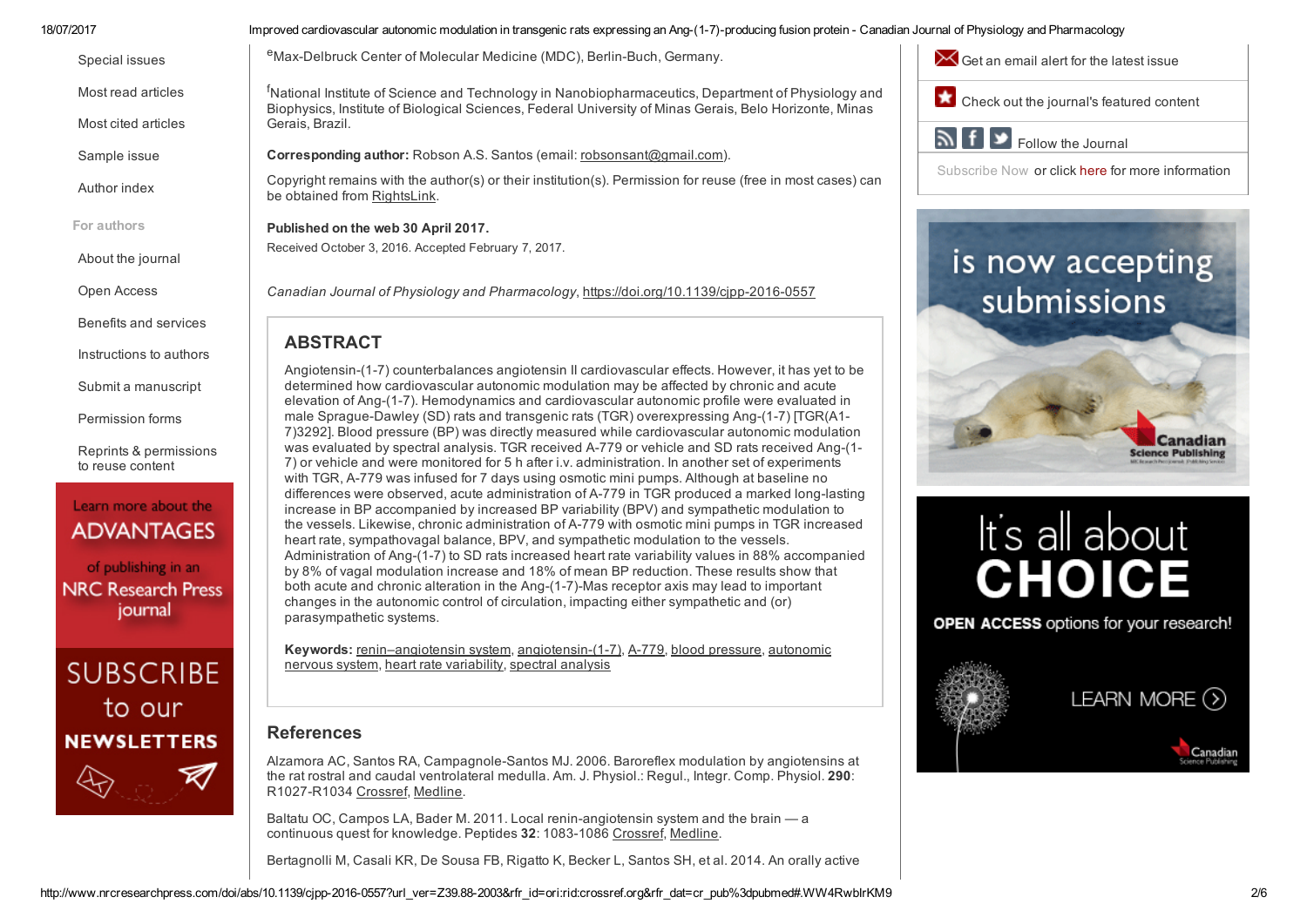angiotensin-(1-7) inclusion compound and exercise training produce similar cardiovascular effects in spontaneously hypertensive rats. Peptides 51: 65-73 [Crossref](http://www.nrcresearchpress.com/servlet/linkout?suffix=refg3/ref3&dbid=16&doi=10.1139%2Fcjpp-2016-0557&key=10.1016%2Fj.peptides.2013.11.006). [Medline.](http://www.nrcresearchpress.com/servlet/linkout?suffix=refg3/ref3&dbid=8&doi=10.1139%2Fcjpp-2016-0557&key=24262271)

Botelho-Santos GA, Sampaio WO, Reudelhuber TL, Bader M, Campagnole-Santos MJ, Souza dos Santos RA, 2007. Expression of an angiotensin-(1-7)-producing fusion protein in rats induced marked changes in regional vascular resistance. Am. J. Physiol.: Heart Circ. Physiol. 292: H2485 H2490 [Crossref](http://www.nrcresearchpress.com/servlet/linkout?suffix=refg4/ref4&dbid=16&doi=10.1139%2Fcjpp-2016-0557&key=10.1152%2Fajpheart.01245.2006), [Medline](http://www.nrcresearchpress.com/servlet/linkout?suffix=refg4/ref4&dbid=8&doi=10.1139%2Fcjpp-2016-0557&key=17208987).

Braga AN, da Silva Lemos M, da Silva JR, Fontes WR, Santos RA. 2002. Effects of angiotensins on day-night fluctuations and stress-induced changes in blood pressure. Am. J. Physiol.: Regul., Integr. Comp. Physiol. 282(6): R1663-R1671 [Crossref](http://www.nrcresearchpress.com/servlet/linkout?suffix=refg5/ref5&dbid=16&doi=10.1139%2Fcjpp-2016-0557&key=10.1152%2Fajpregu.00583.2001), [Medline.](http://www.nrcresearchpress.com/servlet/linkout?suffix=refg5/ref5&dbid=8&doi=10.1139%2Fcjpp-2016-0557&key=12010748)

Britto RR, Santos RA, Fagundes-Moura CR, Khosla MC, Campagnole-Santos MJ, 1997. Role of angiotensin-(1-7) in the modulation of the baroreflex in renovascular hypertensive rats. Hypertension 30: 549-556 [Crossref](http://www.nrcresearchpress.com/servlet/linkout?suffix=refg6/ref6&dbid=16&doi=10.1139%2Fcjpp-2016-0557&key=10.1161%2F01.HYP.30.3.549), [Medline,](http://www.nrcresearchpress.com/servlet/linkout?suffix=refg6/ref6&dbid=8&doi=10.1139%2Fcjpp-2016-0557&key=9322980) [ISI](http://www.nrcresearchpress.com/servlet/linkout?suffix=refg6/ref6&dbid=128&doi=10.1139%2Fcjpp-2016-0557&key=A1997XY88000004).

Campagnole-Santos MJ, Diz DI, Ferrario CM. 1988. Baroreceptor reflex modulation by angiotensin II at the nucleus tractus solitarii. Hypertension 11: I167-I171 [Crossref](http://www.nrcresearchpress.com/servlet/linkout?suffix=refg7/ref7&dbid=16&doi=10.1139%2Fcjpp-2016-0557&key=10.1161%2F01.HYP.11.2_Pt_2.I167), [Medline.](http://www.nrcresearchpress.com/servlet/linkout?suffix=refg7/ref7&dbid=8&doi=10.1139%2Fcjpp-2016-0557&key=3346051)

Campagnole-Santos MJ, Heringer SB, Batista EN, Khosla MC, Santos RA, 1992. Differential baroreceptor reflex modulation by centrally infused angiotensin peptides. Am. J. Physiol. 263: R89 R94 [Medline](http://www.nrcresearchpress.com/servlet/linkout?suffix=refg8/ref8&dbid=8&doi=10.1139%2Fcjpp-2016-0557&key=1636797).

Fazan R Jr, de Oliveira M, da Silva VJ, Joaquim LF, Montano N, Porta A, et al. 2005. Frequencydependent baroreflex modulation of blood pressure and heart rate variability in conscious mice. Am. J. Physiol.: Heart Circ. Physiol. 289: H1968-H1975 [Crossref,](http://www.nrcresearchpress.com/servlet/linkout?suffix=refg9/ref9&dbid=16&doi=10.1139%2Fcjpp-2016-0557&key=10.1152%2Fajpheart.01224.2004) [Medline](http://www.nrcresearchpress.com/servlet/linkout?suffix=refg9/ref9&dbid=8&doi=10.1139%2Fcjpp-2016-0557&key=15951338).

Feng Y, Xia H, Cai Y, Halabi CM, Becker LK, Santos RAS, et al. 2010. Brainselective overexpression of human angiotensin-converting enzyme type 2 attenuates neurogenic hypertension. Circ. Res. 106: 373-382 [Crossref,](http://www.nrcresearchpress.com/servlet/linkout?suffix=refg10/ref10&dbid=16&doi=10.1139%2Fcjpp-2016-0557&key=10.1161%2FCIRCRESAHA.109.208645) [Medline](http://www.nrcresearchpress.com/servlet/linkout?suffix=refg10/ref10&dbid=8&doi=10.1139%2Fcjpp-2016-0557&key=19926873).

Ferrario CM. 2011. ACE2: more of Ang-(1-7) or less Ang II? Curr. Opin. Nephrol. Hypertens. 20: 1-6 [Crossref,](http://www.nrcresearchpress.com/servlet/linkout?suffix=refg11/ref11&dbid=16&doi=10.1139%2Fcjpp-2016-0557&key=10.1097%2FMNH.0b013e3283406f57) [Medline.](http://www.nrcresearchpress.com/servlet/linkout?suffix=refg11/ref11&dbid=8&doi=10.1139%2Fcjpp-2016-0557&key=21045683)

Ferreira AJ, Moraes PL, Foureaux G, Andrade AB, Santos RAS, Almeida AP. 2011. The angiotensin-(1-7)/Mas receptor axis is expressed in sinoatrial node cells of rats. J. Histochem. Cytochem. 59(8): 761-768 [Crossref](http://www.nrcresearchpress.com/servlet/linkout?suffix=refg12/ref12&dbid=16&doi=10.1139%2Fcjpp-2016-0557&key=10.1369%2F0022155411411712), [Medline.](http://www.nrcresearchpress.com/servlet/linkout?suffix=refg12/ref12&dbid=8&doi=10.1139%2Fcjpp-2016-0557&key=21606202)

Fraga-Silva RA, Pinheiro SV, Gonçalves AC, Alenina N, Bader M, Santos RA. 2008. The antithrombotic effect of angiotensin-(1-7) involves mas-mediated NO release from platelets. Mol. Med. 14: 28-35 [Crossref](http://www.nrcresearchpress.com/servlet/linkout?suffix=refg13/ref13&dbid=16&doi=10.1139%2Fcjpp-2016-0557&key=10.2119%2F2007-00073.Fraga-Silva), [Medline](http://www.nrcresearchpress.com/servlet/linkout?suffix=refg13/ref13&dbid=8&doi=10.1139%2Fcjpp-2016-0557&key=18026570).

Freeman EJ, Chisolm GM, Ferrario CM, Tallant EA. 1996. Angiotensin-(1-7) inhibits vascular smooth muscle cell growth. Hypertension 28: 104-108 [Crossref](http://www.nrcresearchpress.com/servlet/linkout?suffix=refg14/ref14&dbid=16&doi=10.1139%2Fcjpp-2016-0557&key=10.1161%2F01.HYP.28.1.104), [Medline.](http://www.nrcresearchpress.com/servlet/linkout?suffix=refg14/ref14&dbid=8&doi=10.1139%2Fcjpp-2016-0557&key=8675248)

Guimarães GG, Santos SH, Oliveira ML, Pimenta-Velloso EP, Motta DF, Martins AS, et al. 2012. Exercise induces renin-angiotensin system unbalance and high collagen expression in the heart of Mas-deficient mice. Peptides 38: 54-61 [Crossref](http://www.nrcresearchpress.com/servlet/linkout?suffix=refg16/ref16&dbid=16&doi=10.1139%2Fcjpp-2016-0557&key=10.1016%2Fj.peptides.2012.05.024), [Medline.](http://www.nrcresearchpress.com/servlet/linkout?suffix=refg16/ref16&dbid=8&doi=10.1139%2Fcjpp-2016-0557&key=22921883)

Herath CB, Mak K, Burrell LM, Angus PW, 2013, Angiotensin-(1-7) reduces the perfusion pressure response to angiotensin II and methoxamine via an endothelial nitric oxidemediated pathway in cirrhotic rat liver. Am. J. Physiol.: Gastrointest. Liver Physiol. 304: G99-G108 [Crossref,](http://www.nrcresearchpress.com/servlet/linkout?suffix=refg17/ref17&dbid=16&doi=10.1139%2Fcjpp-2016-0557&key=10.1152%2Fajpgi.00163.2012) [Medline](http://www.nrcresearchpress.com/servlet/linkout?suffix=refg17/ref17&dbid=8&doi=10.1139%2Fcjpp-2016-0557&key=23086915).

Klein N, Gembardt F, Supé S, Kaestle SM, Nickles H, Erfinanda L, et al. 2013. Angiotensin-(1-7) protects from experimental acute lung injury. Crit. Care Med. 41: e334-e343 [Crossref,](http://www.nrcresearchpress.com/servlet/linkout?suffix=refg18/ref18&dbid=16&doi=10.1139%2Fcjpp-2016-0557&key=10.1097%2FCCM.0b013e31828a6688) [Medline](http://www.nrcresearchpress.com/servlet/linkout?suffix=refg18/ref18&dbid=8&doi=10.1139%2Fcjpp-2016-0557&key=23949470).

Kluskens LD, Nelemans SA, Rink R, de Vries L, Meter-Arkema A, Wang Y, et al. 2009. Angiotensin-(1-7) with thioether bridge: an angiotensin-converting enzyme-resistant, potent angiotensin-(1-7)

![](_page_2_Picture_18.jpeg)

Be the first to know Register online today

# The CSP Blog

#### What we're [blogging](http://www.nrcresearchpress.com/action/clickThrough?id=1352&url=http%3A%2F%2Fcdnsciencepub.com&loc=%2Fdoi%2Fabs%2F10.1139%2Fcjpp-2016-0557%3Furl_ver%3DZ39.88-2003%26rfr_id%3Dori%253Arid%253Acrossref.org%26rfr_dat%3Dcr_pub%253Dpubmed&pubId=40487532&placeholderId=1025&productId=1006) about

**2017 Applied Physiology,** Nutrition, and Metabolism [Undergraduate](http://www.cdnsciencepub.com/blog/2017-applied-physiology-nutrition-and-metabolism-undergraduate-research-excellence-awards.aspx?__hstc=181360696.51f9bd35c682a8ad32dfe36156fe9a03.1500384902333.1500384902333.1500384902333.1&__hssc=181360696.4.1500384902334&__hsfp=2656668982) Research Excellence Awards

Posted: Jul 16, 2017

We are pleased to announce the winners of the 2017 Applied Physiology, Nutrition, and Metabolism (APNM) Undergraduate Research Excellence Awards.…

Big Promises from Small Materials: Highlights from the Nano-Hybrid Materials Symposium at the 100th Canadian Chemistry **Conference** 

Posted: Jul 11, 2017

### [Canadian](http://www.nrcresearchpress.com/action/clickThrough?id=1334&url=http%3A%2F%2Fwww.canadiansciencejobs.com%2Fscience-jobs%2Findex.html&loc=%2Fdoi%2Fabs%2F10.1139%2Fcjpp-2016-0557%3Furl_ver%3DZ39.88-2003%26rfr_id%3Dori%253Arid%253Acrossref.org%26rfr_dat%3Dcr_pub%253Dpubmed&pubId=40487532&placeholderId=1026&productId=1006) Science Jobs Latest Jobs **[Post](http://www.nrcresearchpress.com/action/clickThrough?id=1334&url=http%3A%2F%2Fwww.canadiansciencejobs.com%2Ffrontoffice%2FenterRecruiterWelcomeAction.do%3Fsitecode%3Dpl538&loc=%2Fdoi%2Fabs%2F10.1139%2Fcjpp-2016-0557%3Furl_ver%3DZ39.88-2003%26rfr_id%3Dori%253Arid%253Acrossref.org%26rfr_dat%3Dcr_pub%253Dpubmed&pubId=40487532&placeholderId=1026&productId=1006) a job** » < Prev Next >

The Canadian Journal of Chemistry

http://www.nrcresearchpress.com/doi/abs/10.1139/cipp-2016-0557?url\_ver=Z39.88-2003&rfr\_id=ori:rid:crossref.org&rfr\_dat=cr\_pub%3dpubmed#.WW4RwbIrKM9 3/6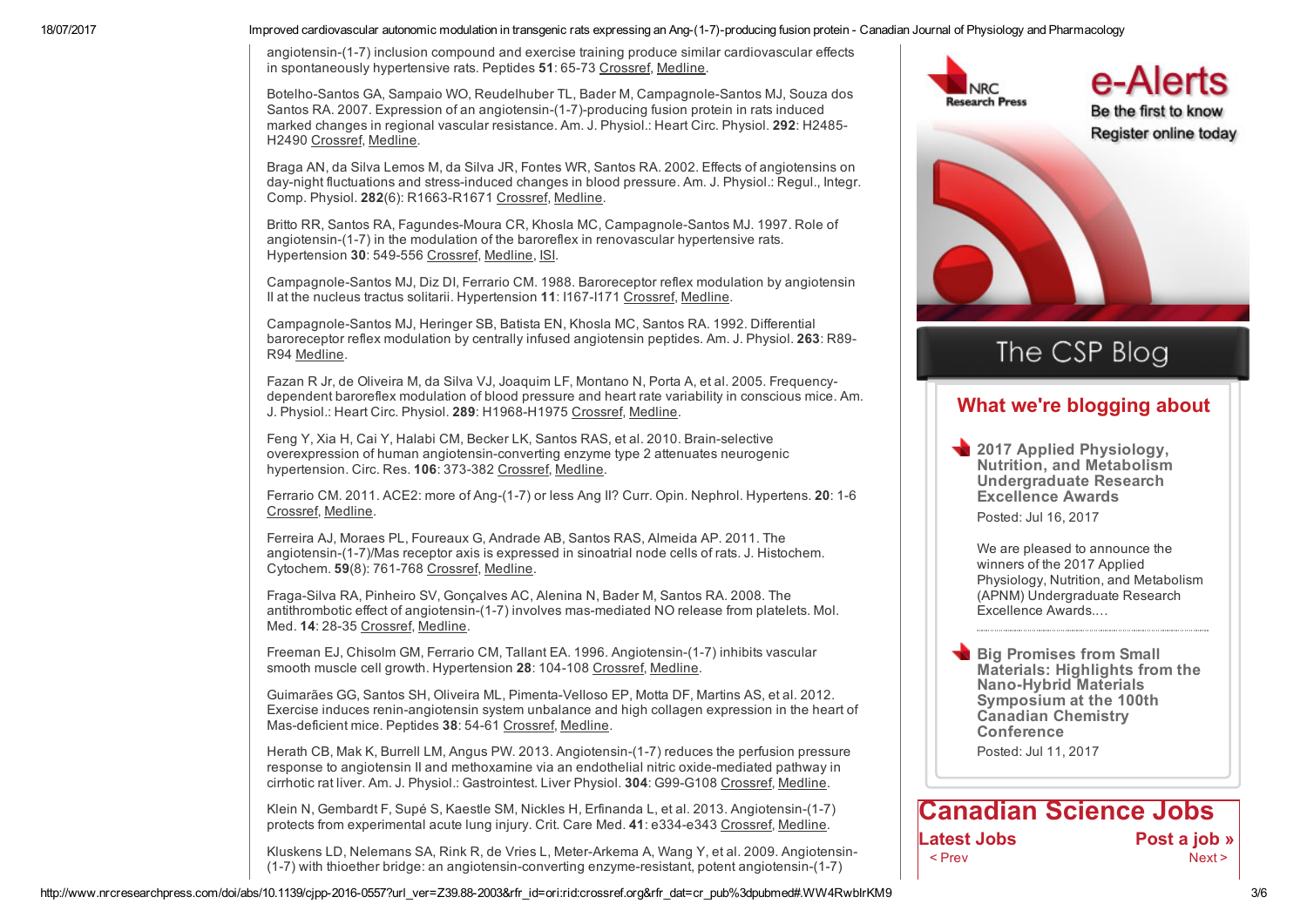analog. J. Pharmacol. Exp. Ther. 328: 849-854 [Crossref,](http://www.nrcresearchpress.com/servlet/linkout?suffix=refg19/ref19&dbid=16&doi=10.1139%2Fcjpp-2016-0557&key=10.1124%2Fjpet.108.146431) [Medline](http://www.nrcresearchpress.com/servlet/linkout?suffix=refg19/ref19&dbid=8&doi=10.1139%2Fcjpp-2016-0557&key=19038778).

Lautner RQ, Villela DC, Fraga-Silva RA, Silva N, Verano-Braga T, Costa-Fraga F, et al. 2013. Discovery and characterization of alamandine: a novel component of the renin-angiotensin system. Circ. Res. 112: 1104-1111 [Crossref,](http://www.nrcresearchpress.com/servlet/linkout?suffix=refg20/ref20&dbid=16&doi=10.1139%2Fcjpp-2016-0557&key=10.1161%2FCIRCRESAHA.113.301077) [Medline.](http://www.nrcresearchpress.com/servlet/linkout?suffix=refg20/ref20&dbid=8&doi=10.1139%2Fcjpp-2016-0557&key=23446738)

Malliani A, Pagani M, Lombardi F, Cerutti S. 1991. Cardiovascular neural regulation explored in the frequency domain. Circulation 84: 482-492 [Crossref](http://www.nrcresearchpress.com/servlet/linkout?suffix=refg21/ref21&dbid=16&doi=10.1139%2Fcjpp-2016-0557&key=10.1161%2F01.CIR.84.2.482), [Medline,](http://www.nrcresearchpress.com/servlet/linkout?suffix=refg21/ref21&dbid=8&doi=10.1139%2Fcjpp-2016-0557&key=1860193) [ISI](http://www.nrcresearchpress.com/servlet/linkout?suffix=refg21/ref21&dbid=128&doi=10.1139%2Fcjpp-2016-0557&key=A1991FZ37400002).

Martins Lima A, Xavier CH, Ferreira AJ, Raizada MK, Wallukat G, Velloso EPP, et al. 2013. Activation of angiotensin-converting enzyme 2/angiotensin-(1-7)/Mas axis attenuates the cardiac reactivity to acute emotional stress. Am. J. Physiol.: Heart Circ. Physiol. 305: H1057-H1067 [Crossref,](http://www.nrcresearchpress.com/servlet/linkout?suffix=refg22/ref22&dbid=16&doi=10.1139%2Fcjpp-2016-0557&key=10.1152%2Fajpheart.00433.2013) [Medline.](http://www.nrcresearchpress.com/servlet/linkout?suffix=refg22/ref22&dbid=8&doi=10.1139%2Fcjpp-2016-0557&key=23873801)

McKinley MJ, Albiston AL, Allen AM, Mathai ML, May CN, McAllen RM, et al. 2003. The brain reninangiotensin system: location and physiological roles. Int. J. Biochem. Cell Biol. 35: 901-918 [Crossref,](http://www.nrcresearchpress.com/servlet/linkout?suffix=refg23/ref23&dbid=16&doi=10.1139%2Fcjpp-2016-0557&key=10.1016%2FS1357-2725%2802%2900306-0) [Medline.](http://www.nrcresearchpress.com/servlet/linkout?suffix=refg23/ref23&dbid=8&doi=10.1139%2Fcjpp-2016-0557&key=12676175)

Moraes-Silva IC, De La Fuente RN, Mostarda C, Rosa K, Flues K, Damaceno-Rodrigues NR, et al. 2010. Baroreflex deficit blunts exercise training-induced cardiovascular and autonomic adaptations in hypertensive rats. Clin. Exp. Pharmacol. Physiol. 37: e114-e120 [Crossref](http://www.nrcresearchpress.com/servlet/linkout?suffix=refg24/ref24&dbid=16&doi=10.1139%2Fcjpp-2016-0557&key=10.1111%2Fj.1440-1681.2009.05333.x), [Medline.](http://www.nrcresearchpress.com/servlet/linkout?suffix=refg24/ref24&dbid=8&doi=10.1139%2Fcjpp-2016-0557&key=19930428)

Moreira ED, Mostarda CT, Moraes-Silva IC, Ferreira JB, Dos Santos F, Lacchini S, et al. 2013. Effect of simvastatin in the autonomic system is dependent on the increased gain/sensitivity of the baroreceptors. Physiol. Rep. 1: e00045 [Crossref](http://www.nrcresearchpress.com/servlet/linkout?suffix=refg25/ref25&dbid=16&doi=10.1139%2Fcjpp-2016-0557&key=10.1002%2Fphy2.45), [Medline.](http://www.nrcresearchpress.com/servlet/linkout?suffix=refg25/ref25&dbid=8&doi=10.1139%2Fcjpp-2016-0557&key=24303130)

National Research Council. 2011. Guide for the Care and Use of Laboratory Animals. 8th ed. National Academy Press, Washington, D.C. 10.17226/12910. 21595115. [Crossref](http://www.nrcresearchpress.com/servlet/linkout?suffix=refg15/ref15&dbid=16&doi=10.1139%2Fcjpp-2016-0557&key=10.17226%2F12910), [Medline](http://www.nrcresearchpress.com/servlet/linkout?suffix=refg15/ref15&dbid=8&doi=10.1139%2Fcjpp-2016-0557&key=21595115)

Oliveira DR, Santos RA, Santos GF, Khosla M, CampagnoleSantos MJ. 1996. Changes in the baroreflex control of heart rate produced by central infusion of selective angiotensin antagonists in hypertensive rats. Hypertension 27: 1284-1290 [Crossref,](http://www.nrcresearchpress.com/servlet/linkout?suffix=refg26/ref26&dbid=16&doi=10.1139%2Fcjpp-2016-0557&key=10.1161%2F01.HYP.27.6.1284) [Medline](http://www.nrcresearchpress.com/servlet/linkout?suffix=refg26/ref26&dbid=8&doi=10.1139%2Fcjpp-2016-0557&key=8641737).

Oscar CG, Müller-Ribeiro FC, de Castro LG, Martins Lima A, Campagnole-Santos MJ, Santos RAS, et al. 2015. Angiotensin-(1-7) in the basolateral amygdala attenuates the cardiovascular response evoked by acute emotional stress. Brain Res. 1594: 183-189 [Crossref,](http://www.nrcresearchpress.com/servlet/linkout?suffix=refg27/ref27&dbid=16&doi=10.1139%2Fcjpp-2016-0557&key=10.1016%2Fj.brainres.2014.11.006) [Medline.](http://www.nrcresearchpress.com/servlet/linkout?suffix=refg27/ref27&dbid=8&doi=10.1139%2Fcjpp-2016-0557&key=25446442)

Oudit GY, Crackower MA, Backx PH, Penninger JM. 2003. The role of ACE2 in cardiovascular physiology. Trends Cardiovasc. Med. 13: 93-101 [Crossref](http://www.nrcresearchpress.com/servlet/linkout?suffix=refg28/ref28&dbid=16&doi=10.1139%2Fcjpp-2016-0557&key=10.1016%2FS1050-1738%2802%2900233-5), [Medline](http://www.nrcresearchpress.com/servlet/linkout?suffix=refg28/ref28&dbid=8&doi=10.1139%2Fcjpp-2016-0557&key=12691672).

Pagani M, Montano N, Porta A, Malliani A, Abboud FM, Birkett C, Somers VK. 1997. Relationship between spectral components of cardiovascular variabilities and direct measures of muscle sympathetic nerve activity in humans. Circulation 95: 1441-1448 [Crossref](http://www.nrcresearchpress.com/servlet/linkout?suffix=refg29/ref29&dbid=16&doi=10.1139%2Fcjpp-2016-0557&key=10.1161%2F01.CIR.95.6.1441), [Medline.](http://www.nrcresearchpress.com/servlet/linkout?suffix=refg29/ref29&dbid=8&doi=10.1139%2Fcjpp-2016-0557&key=9118511)

Parati G, Saul JP, Di Rienzo M, Mancia G. 1995. Spectral analysis of blood pressure and heart rate variability in evaluating cardiovascular regulation: a critical appraisal. Hypertension 25: 1276-1286 [Crossref,](http://www.nrcresearchpress.com/servlet/linkout?suffix=refg30/ref30&dbid=16&doi=10.1139%2Fcjpp-2016-0557&key=10.1161%2F01.HYP.25.6.1276) [Medline.](http://www.nrcresearchpress.com/servlet/linkout?suffix=refg30/ref30&dbid=8&doi=10.1139%2Fcjpp-2016-0557&key=7768574)

Reudelhuber TL. 2011. Deciphering the roles of tissue renin-angiotensin systems in whole animals. Hypertension 57: 532-537 [Crossref](http://www.nrcresearchpress.com/servlet/linkout?suffix=refg31/ref31&dbid=16&doi=10.1139%2Fcjpp-2016-0557&key=10.1161%2FHYPERTENSIONAHA.110.167114), [Medline.](http://www.nrcresearchpress.com/servlet/linkout?suffix=refg31/ref31&dbid=8&doi=10.1139%2Fcjpp-2016-0557&key=21189400)

Sampaio WO, Nascimento AA, Santos RA. 2003. Systemic and regional hemodynamic effects of angiotensin-(1-7) in rats. Am. J. Physiol.: Heart Circ. Physiol. 284: H1985-H1994 [Crossref,](http://www.nrcresearchpress.com/servlet/linkout?suffix=refg32/ref32&dbid=16&doi=10.1139%2Fcjpp-2016-0557&key=10.1152%2Fajpheart.01145.2002) [Medline](http://www.nrcresearchpress.com/servlet/linkout?suffix=refg32/ref32&dbid=8&doi=10.1139%2Fcjpp-2016-0557&key=12573992), [ISI](http://www.nrcresearchpress.com/servlet/linkout?suffix=refg32/ref32&dbid=128&doi=10.1139%2Fcjpp-2016-0557&key=000182810000015).

Santiago NM, Guimarães PS, Sirvente RA, Oliveira LAM, Irigoyen MC, Santos RAS, Campagnole-Santos MJ. 2010. Lifetime overproduction of circulating Angiotensin-(1-7) attenuates deoxycorticosterone acetate-salt hypertension-induced cardiac dysfunction and remodeling.

#### Bilingual Customer Service [Representative](http://www.canadiansciencejobs.com/frontoffice/seekerViewJobDetailAction.do?sitecode=pl538&jobId=1491076&page=search&cid=N|C|CSJ|WIDGET&country=CA&language=en) – Work from Home

Job Location: Canada-Ontario-Barrie Job Category: Medical/Healthcare Posting Date: 16-Jul-2017 Pharmacist-Flexible Hours, Immediate Start!

[View](http://www.nrcresearchpress.com/action/clickThrough?id=1334&url=www.canadiansciencejobs.com%2Ffrontoffice%2FseekerSearchJobAction.do%3Fsitecode%3Dpl538%26cid%3DN%7CC%7CCSJ%7CWIDGET&loc=%2Fdoi%2Fabs%2F10.1139%2Fcjpp-2016-0557%3Furl_ver%3DZ39.88-2003%26rfr_id%3Dori%253Arid%253Acrossref.org%26rfr_dat%3Dcr_pub%253Dpubmed&pubId=40487532&placeholderId=1026&productId=1006) all jobs

We are a proud supporter of Science Borealis

![](_page_3_Picture_22.jpeg)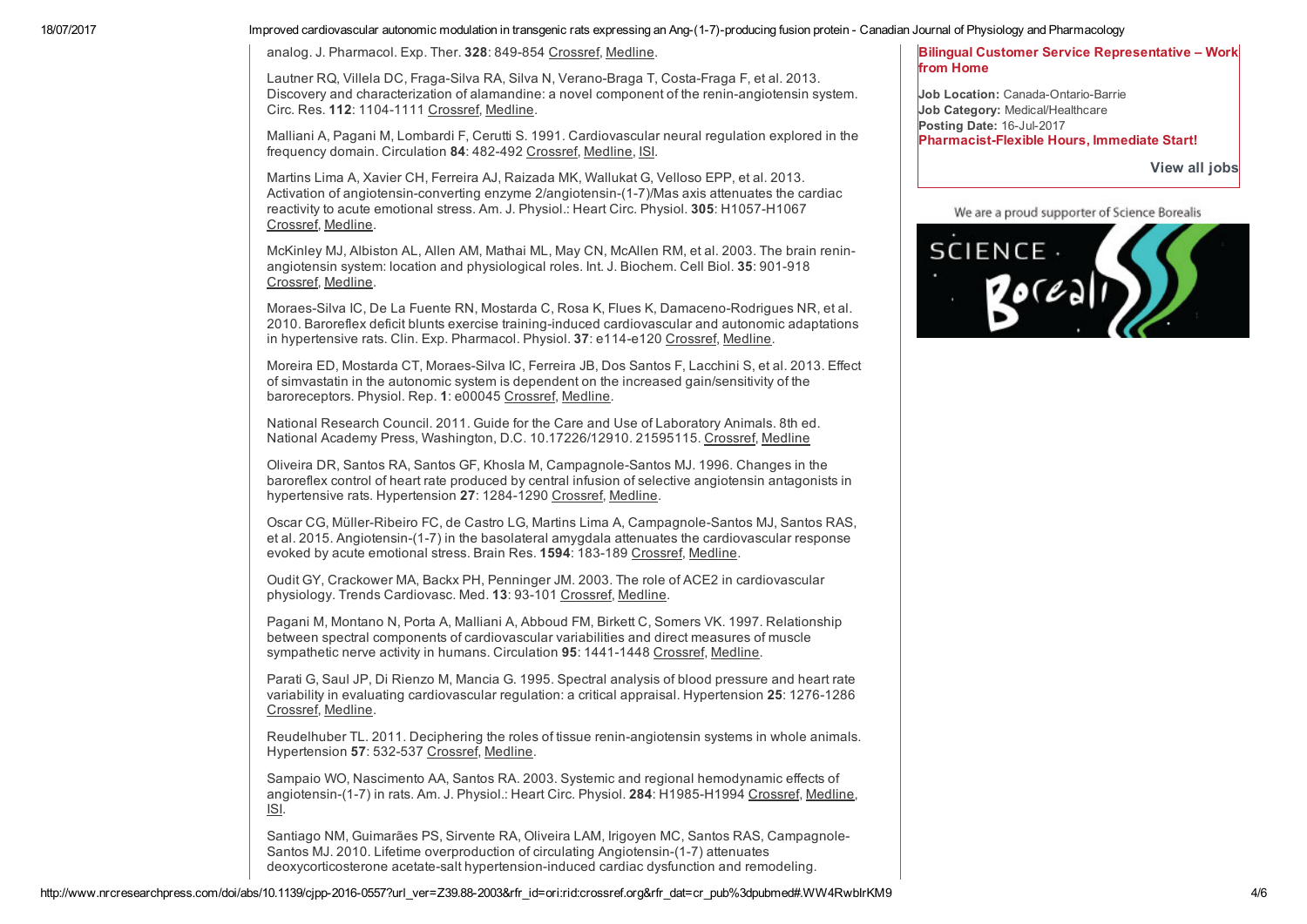Hypertension 55: 889-896 [Crossref](http://www.nrcresearchpress.com/servlet/linkout?suffix=refg33/ref33&dbid=16&doi=10.1139%2Fcjpp-2016-0557&key=10.1161%2FHYPERTENSIONAHA.110.149815), [Medline.](http://www.nrcresearchpress.com/servlet/linkout?suffix=refg33/ref33&dbid=8&doi=10.1139%2Fcjpp-2016-0557&key=20212262)

Santos RA. 2014. Angiotensin-(1-7) Hypertension. 63: 1138-1147 [Crossref,](http://www.nrcresearchpress.com/servlet/linkout?suffix=refg34/ref34&dbid=16&doi=10.1139%2Fcjpp-2016-0557&key=10.1161%2FHYPERTENSIONAHA.113.01274) [Medline.](http://www.nrcresearchpress.com/servlet/linkout?suffix=refg34/ref34&dbid=8&doi=10.1139%2Fcjpp-2016-0557&key=24664288)

Santos RA, Ferreira AJ, Nadu AP, Braga ANG, de Almeida AP, Campagnole-Santos MJ, et al. 2004. Expression of an angiotensin-(1-7)-producing fusion protein produces cardioprotective effects in rats. Physiol. Genomics 17: 292-299 [Crossref,](http://www.nrcresearchpress.com/servlet/linkout?suffix=refg35/ref35&dbid=16&doi=10.1139%2Fcjpp-2016-0557&key=10.1152%2Fphysiolgenomics.00227.2003) [Medline](http://www.nrcresearchpress.com/servlet/linkout?suffix=refg35/ref35&dbid=8&doi=10.1139%2Fcjpp-2016-0557&key=15039487).

Santos RA, Ferreira AJ, Simões e Silva AC. 2008. Recent advances in the angiotensin-converting enzyme 2-angiotensin(1-7)-Mas axis. Exp. Physiol. 93: 519-527 [Crossref](http://www.nrcresearchpress.com/servlet/linkout?suffix=refg36/ref36&dbid=16&doi=10.1139%2Fcjpp-2016-0557&key=10.1113%2Fexpphysiol.2008.042002), [Medline.](http://www.nrcresearchpress.com/servlet/linkout?suffix=refg36/ref36&dbid=8&doi=10.1139%2Fcjpp-2016-0557&key=18310257)

Santos SH, Andrade JM. 2014. Angiotensin 1-7: a peptide for preventing and treating metabolic syndrome. Peptides 59: 34-41 [Crossref](http://www.nrcresearchpress.com/servlet/linkout?suffix=refg37/ref37&dbid=16&doi=10.1139%2Fcjpp-2016-0557&key=10.1016%2Fj.peptides.2014.07.002), [Medline.](http://www.nrcresearchpress.com/servlet/linkout?suffix=refg37/ref37&dbid=8&doi=10.1139%2Fcjpp-2016-0557&key=25017239)

Santos SH, Braga JF, Mario EG, Pôrto LC, Rodrigues-Machado MG, Murari A, et al. 2010. Improved lipid and glucose metabolism in transgenic rats with increased circulating angiotensin- $(1-7)$ Arterioscler., Thromb., Vasc. Biol. 30: 953-961 [Crossref,](http://www.nrcresearchpress.com/servlet/linkout?suffix=refg38/ref38&dbid=16&doi=10.1139%2Fcjpp-2016-0557&key=10.1161%2FATVBAHA.109.200493) [Medline](http://www.nrcresearchpress.com/servlet/linkout?suffix=refg38/ref38&dbid=8&doi=10.1139%2Fcjpp-2016-0557&key=20203301).

Silva DM, Vianna HR, Cortes SF, Campagnole-Santos MJ, Santos RA, Lemos VS. 2007. Evidence for a new angiotensin-(1-7) receptor subtype in the aorta of Sprague-Dawley rats. Peptides 28: 702-707 [Crossref](http://www.nrcresearchpress.com/servlet/linkout?suffix=refg39/ref39&dbid=16&doi=10.1139%2Fcjpp-2016-0557&key=10.1016%2Fj.peptides.2006.10.007), [Medline.](http://www.nrcresearchpress.com/servlet/linkout?suffix=refg39/ref39&dbid=8&doi=10.1139%2Fcjpp-2016-0557&key=17129638)

Simões e Silva AC, Silveira KD, Ferreira AJ, Teixeira MM. 2013. ACE2, angiotensin-(1-7) and Mas receptor axis in inflammation and fibrosis. Br. J. Pharmacol. 169(3): 477492 [Crossref,](http://www.nrcresearchpress.com/servlet/linkout?suffix=refg40/ref40&dbid=16&doi=10.1139%2Fcjpp-2016-0557&key=10.1111%2Fbph.12159) [Medline](http://www.nrcresearchpress.com/servlet/linkout?suffix=refg40/ref40&dbid=8&doi=10.1139%2Fcjpp-2016-0557&key=23488800).

Zimmerman MC, Lazartigues E, Sharma RV, Davisson RL. 2004. Hypertension caused by angiotensin II infusion involves increased superoxide production in the central nervous system. Circ. Res. 95: 210-216 [Crossref,](http://www.nrcresearchpress.com/servlet/linkout?suffix=refg41/ref41&dbid=16&doi=10.1139%2Fcjpp-2016-0557&key=10.1161%2F01.RES.0000135483.12297.e4) [Medline.](http://www.nrcresearchpress.com/servlet/linkout?suffix=refg41/ref41&dbid=8&doi=10.1139%2Fcjpp-2016-0557&key=15192025)

#### <span id="page-4-0"></span>Cited by

View all 1 citing [articles](http://www.nrcresearchpress.com/doi/citedby/10.1139/cjpp-2016-0557)

![](_page_4_Picture_13.jpeg)